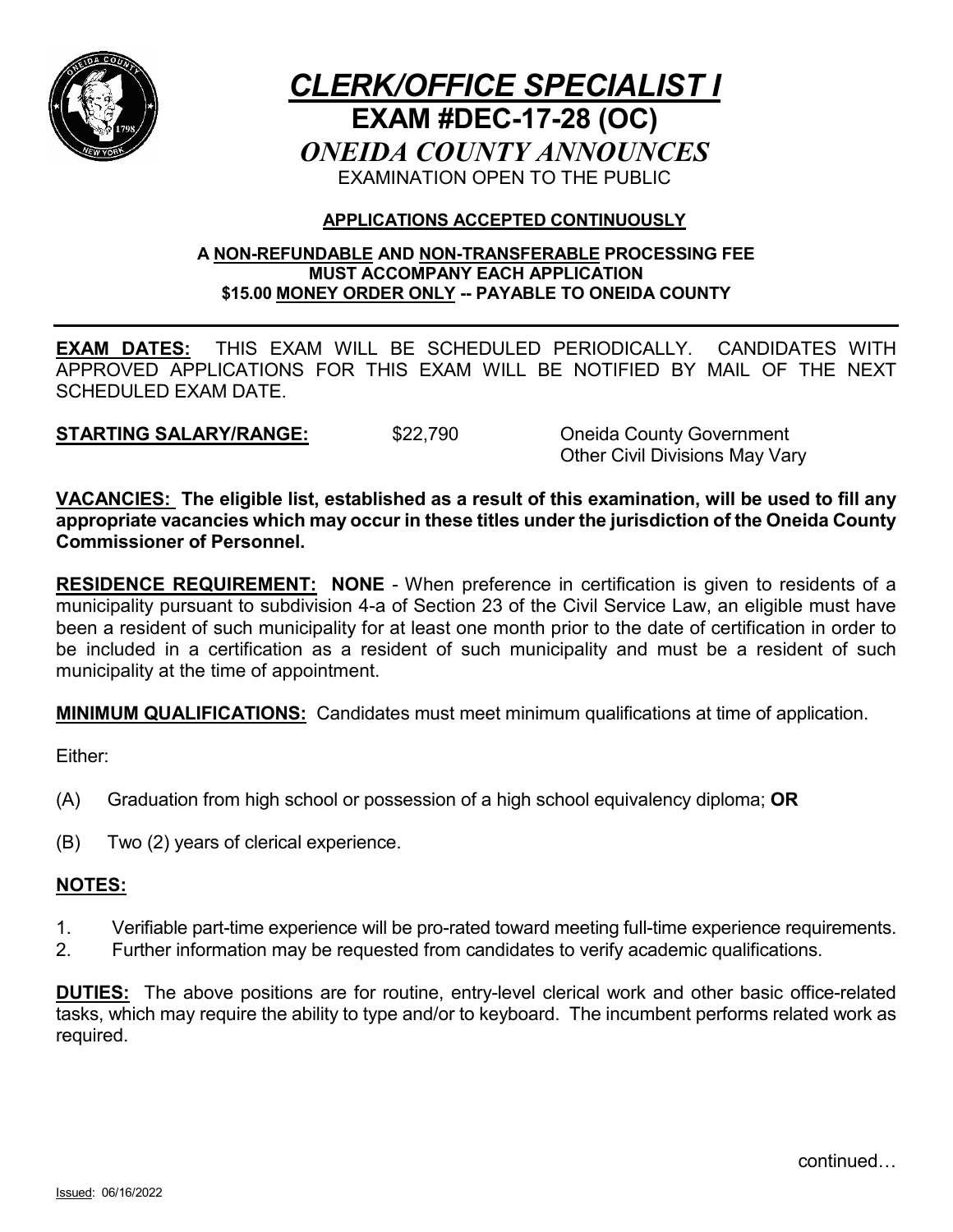## **CLERK/OFFICE SPECIALIST I #DEC-17-28 (OC)** Page Two

**PC-ADMINISTERED TEST:** The test will be administered on a personal computer (PC). Candidates need no prior knowledge of computers in order to take the test. The test uses a simple point-and-click system that is thoroughly explained through an animated instruction program. Candidates will be given a sample test on which to practice before the actual test begins. This test is designed to evaluate knowledge, skills, and/or abilities in such areas as:

#### **1. SPELLING:**

These questions test your ability to spell words that are used in written business communications.

#### **2. ALPHABETIZING:**

These questions test your ability to file material in alphabetical order.

#### **3. RECORD KEEPING:**

These questions evaluate your ability to perform common record keeping tasks. The test consists of two or more "sets" of questions; each set concerning a different problem. Typical record keeping problems might involve the organization or collation of data from several sources; scheduling; maintaining a record system using running balances; or completion of a table summarizing data using totals, subtotals, averages and percents.

#### **4. CLERICAL OPERATIONS WITH LETTERS AND NUMBERS:**

These questions test your skills and abilities in clerical operations involving, comparing, checking and counting. The questions require you to follow the specific directions given for each question which may involve alphabetizing, comparing, checking and counting given groups of letters and/or numbers.

**CALCULATORS ARE RECOMMENDED:** Unless specifically prohibited, candidates are permitted to use QUIET, hand-held, solar- or battery-powered calculators ONLY. Devices with typewriter keyboards, such as cell phones, computers or devices which can be hooked up to a computer, spell-checkers, personal digital assistants, address books, language translators, dictionaries and any similar devices are **PROHIBITED**.

**ELIGIBLE LISTS:** Candidates who meet the qualifications, and pass this examination, will have their names placed on the Eligible List, in the order of final scores, regardless of the date on which they filed or took the test. The names of qualified candidates will remain on the Eligible List for one year. Appeal of ratings will not be allowed, as the opportunity for re-test exists.

**RETEST POLICY:** Retest for this continuous recruitment examination is permitted after six months.

**TERMINATION OF THE PROGRAM:** Oneida County Department of Personnel reserves the right to terminate this special recruitment program at any time, and re-establish a program of periodic testing for this title.

**TEST GUIDE:** A *"Guide to Taking the Examination for the Clerical Series"* is available on the New York State Department of Civil Service website:<https://www.cs.ny.gov/testing/testguides.cfm> **.**

continued…